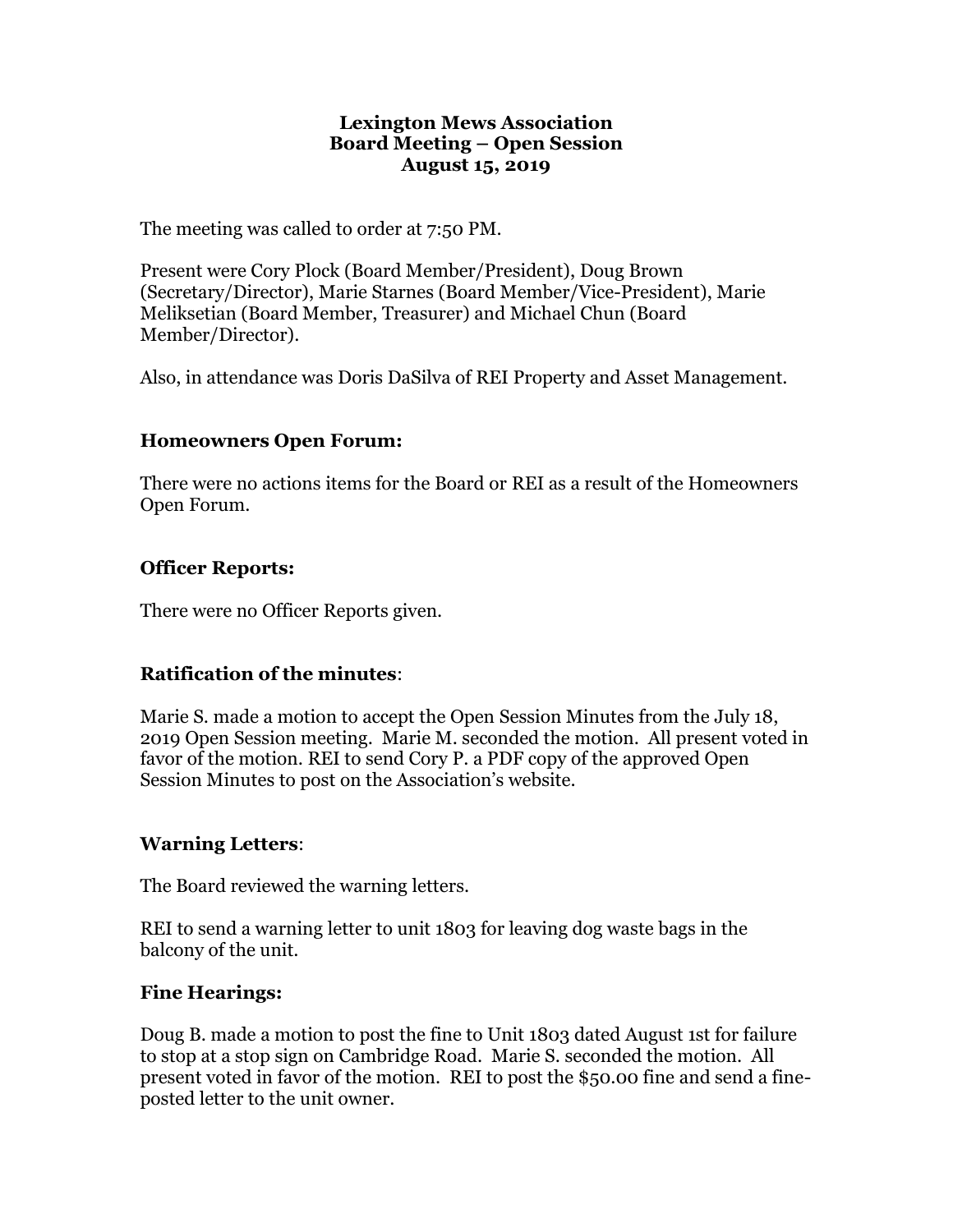# **REI's report on follow-ups from the last board meeting:**

REI to send a warming letter to all the homeowners who have not scheduled their dryer vent cleanings and give them fifteen (15) days to do so. After, the fifteen (15) days have passed, REI to issue fine-hearing letters for those units who have not scheduled their dryer vent cleanings.

REI to note the ticker to add to the September Agenda to review the revised Maintenance Standards for the Board's review.

REI to follow-up with the Lombardi Plumbing and Heating contract.

#### **Financials:**

The June 30, 2019 financials were reviewed.

# **Work Orders:**

REI to issue a work order to have the women's bathroom light fixed and inspect all the other lights in both restrooms to make sure they are in good working order. Also, to clean both light fixtures that are outside of the bathrooms of bugs and other debris.

REI to follow-up regarding the work order for 3103 for the cord running around the bottom of the siding. The correct unit is 3104, REI to resend the letter to the correct unit number.

REI to follow-up with unit 2508 to make sure that Ivan Arpi went back to the unit to repaint and sand the entire wall.

#### **New Business:**

REI to obtain quotes for a pool service vendor for the 2020 Pool Season. REI to send a contract termination letter to the current pool vendor.

REI to obtain quotes for a cleaning company for the 2020 Pool Season. REI to send a contract termination letter to the current vendor.

REI to follow-up with the current cleaning company regarding the bathrooms not being properly cleaned and hold payments until they respond.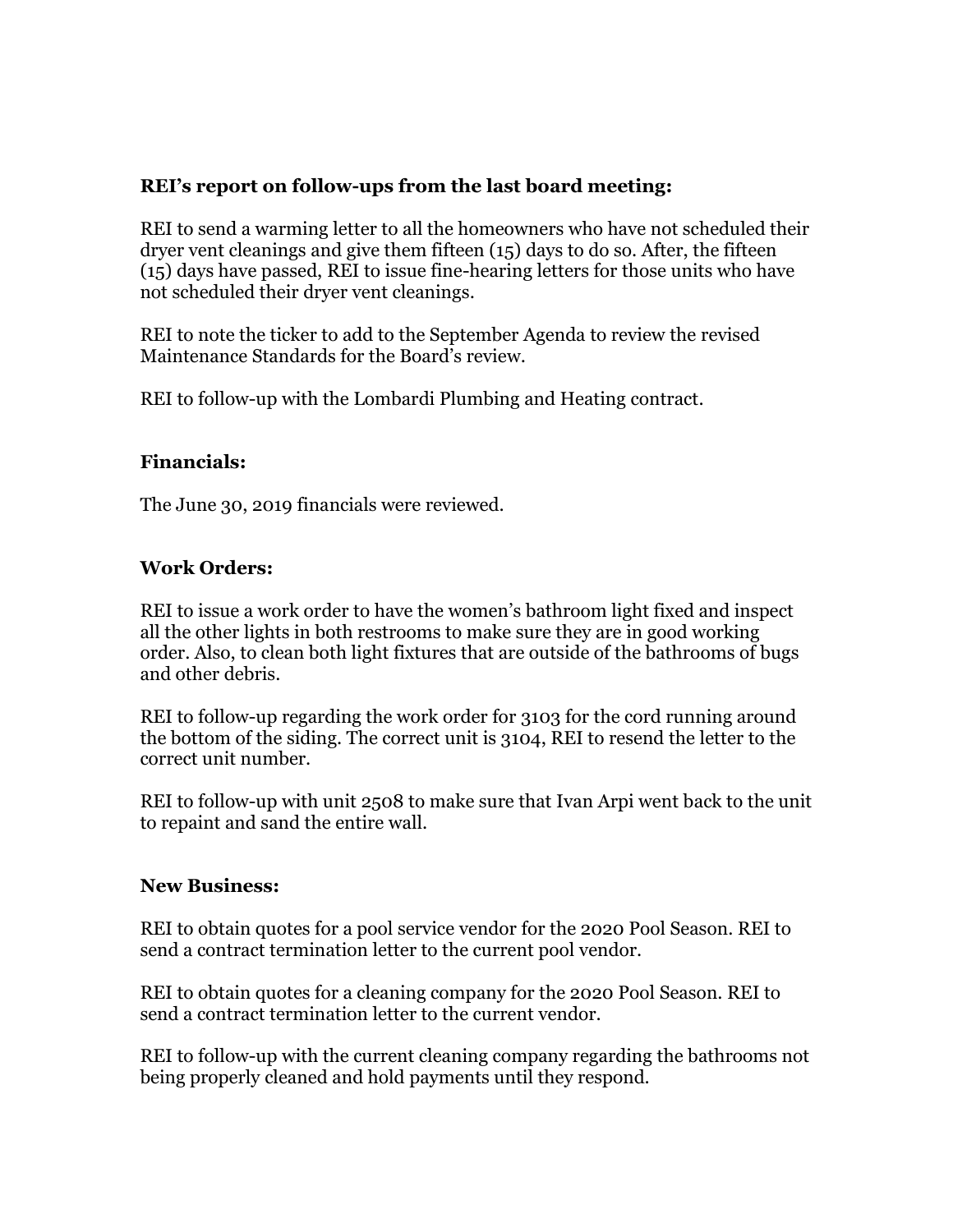REI to contact J&J Pool & Concrete Services to have them inspect the pool and provide a quote to address the holes at the bottom of the pool before the pool opens again in the 2020 Pool Season.

REI to email Mike C. a copy of the Declaration and Rules for the association.

REI to obtain three (3) quotes to clean the gutters in the Fall.

The Board will review the Reserve Study and will be discussed at the next Board Meeting. REI to add to the September Agenda.

REI to send to Mike C. all the Eversource account numbers and open tickets that have been filed with Eversource for all the light posts that are not working. REI to also contact Eversource to get the detail billing for all accounts.

REI to revise the Pool Log to include temperature readings to the Log. REI to send a letter to all the homeowners that need the garage doors painted and/or fixed and have them contact DBO for the painting. REI to use Marie M.'s list of the units that need it.

REI to contact 1503 regarding their email about young children walking the dogs and ask them to see if they could identify which unit the dog belongs to.

REI to contact the contractor that installed the Radon Pipe in unit 1304 and ask them what the standards for installation are and how this could affect unit 1303. REI to contact a 2nd Radon Remediation vendor and get an opinion on the current installations and the issues brought forth by unit 1303 of the close proximity to the window and the possible noise concerns.

REI to note the tickler that every June Bartlett needs to provide a quote to treat all the affected trees with the bee treatment at the end of July/beginning of August.

REI to contact Bartlett to provide a quote to trim back all the trees in the community in the Fall/early Winter. Also, to provide a quote to replace all the trees that are affected with bees.

#### **Insurance Claims:**

N/A.

# **Proposals**:

Doug B. made a motion to approve the Sunburst proposal for \$3,052.25 to address the drainage issues behind buildings 1700 and 1300. Marie S. seconded